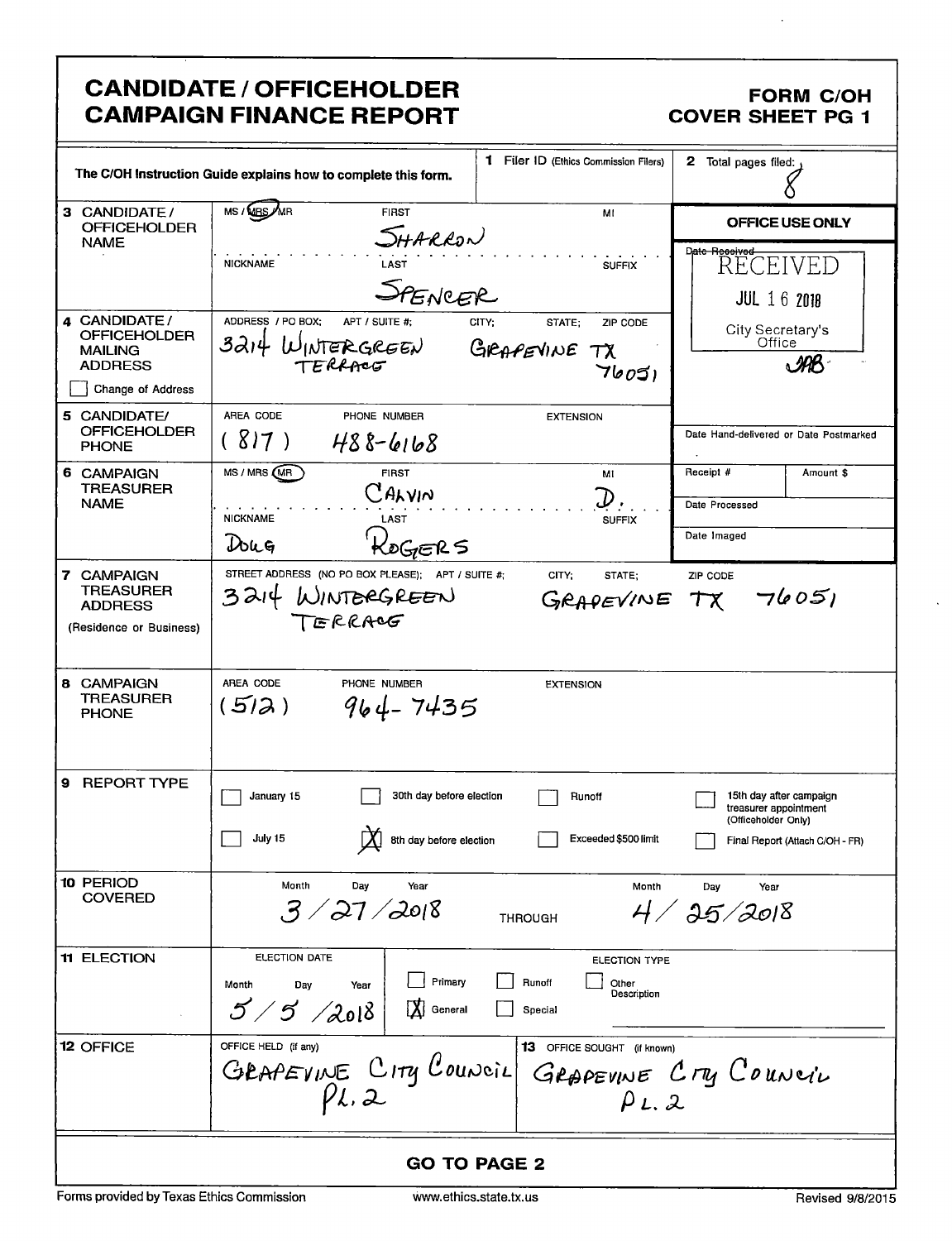# **CANDIDATE / OFFICEHOLDER CAMPAIGN FINANCE REPORT**

### **FORM C/OH COVER SHEET PG 2**

| 14 C/OH NAME                                              |                       | SHARRON SPENCER                                                                                                                                                                                                                                                                                                                                                         | <b>15</b> Filer ID (Ethics Commission Filers) |
|-----------------------------------------------------------|-----------------------|-------------------------------------------------------------------------------------------------------------------------------------------------------------------------------------------------------------------------------------------------------------------------------------------------------------------------------------------------------------------------|-----------------------------------------------|
| <b>16 NOTICE FROM</b><br><b>POLITICAL</b><br>COMMITTEE(S) | OF SUCH EXPENDITURES. | THIS BOX IS FOR NOTICE OF POLITICAL CONTRIBUTIONS ACCEPTED OR POLITICAL EXPENDITURES MADE BY POLITICAL COMMITTEES TO<br>SUPPORT THE CANDIDATE / OFFICEHOLDER. THESE EXPENDITURES MAY HAVE BEEN MADE WITHOUT THE CANDIDATE'S OR OFFICEHOLDER'S<br>KNOWLEDGE OR CONSENT. CANDIDATES AND OFFICEHOLDERS ARE REQUIRED TO REPORT THIS INFORMATION ONLY IF THEY RECEIVE NOTICE |                                               |
|                                                           | <b>COMMITTEE TYPE</b> | <b>COMMITTEE NAME</b>                                                                                                                                                                                                                                                                                                                                                   |                                               |
|                                                           | <b>GENERAL</b>        |                                                                                                                                                                                                                                                                                                                                                                         |                                               |
|                                                           | SPECIFIC              | <b>COMMITTEE ADDRESS</b>                                                                                                                                                                                                                                                                                                                                                |                                               |
|                                                           |                       |                                                                                                                                                                                                                                                                                                                                                                         |                                               |
|                                                           |                       | COMMITTEE CAMPAIGN TREASURER NAME                                                                                                                                                                                                                                                                                                                                       |                                               |
| <b>Additional Pages</b>                                   |                       |                                                                                                                                                                                                                                                                                                                                                                         |                                               |
|                                                           |                       | COMMITTEE CAMPAIGN TREASURER ADDRESS                                                                                                                                                                                                                                                                                                                                    |                                               |
|                                                           |                       |                                                                                                                                                                                                                                                                                                                                                                         |                                               |
| <b>17 CONTRIBUTION</b><br>TOTALS                          | 1.                    | TOTAL POLITICAL CONTRIBUTIONS OF \$50 OR LESS (OTHER THAN<br>PLEDGES, LOANS, OR GUARANTEES OF LOANS), UNLESS ITEMIZED                                                                                                                                                                                                                                                   | \$                                            |
|                                                           | 2.                    | <b>TOTAL POLITICAL CONTRIBUTIONS</b><br>(OTHER THAN PLEDGES, LOANS, OR GUARANTEES OF LOANS)                                                                                                                                                                                                                                                                             | \$<br>$145.00$<br>7,808.38                    |
| <b>EXPENDITURE</b><br><b>TOTALS</b>                       | З.                    | TOTAL POLITICAL EXPENDITURES OF \$100 OR LESS,<br><b>UNLESS ITEMIZED</b>                                                                                                                                                                                                                                                                                                | \$                                            |
|                                                           | 4.                    | TOTAL POLITICAL EXPENDITURES                                                                                                                                                                                                                                                                                                                                            | \$                                            |
| <b>CONTRIBUTION</b><br><b>BALANCE</b>                     | 5.                    | TOTAL POLITICAL CONTRIBUTIONS MAINTAINED AS OF THE LAST DAY<br>OF REPORTING PERIOD                                                                                                                                                                                                                                                                                      | \$<br>785.96<br>8,894.91                      |
| <b>OUTSTANDING</b><br><b>LOAN TOTALS</b>                  | 6.                    | TOTAL PRINCIPAL AMOUNT OF ALL OUTSTANDING LOANS AS OF THE<br>LAST DAY OF THE REPORTING PERIOD                                                                                                                                                                                                                                                                           | \$<br>10,000.00                               |
| 10 ACCIDAVIT                                              |                       |                                                                                                                                                                                                                                                                                                                                                                         |                                               |

#### **18 AFFIDAVIT**

This report is solely to correct math calculation error on Lines 2,4,&5 above.

TARA A. BROOKS Notary Public, State of Texas Comm. Expires 10-08-2018 Notary ID 124357873

I swear, or affirm, under penalty of perjury, that the accompanying report is true and correct and includes all information required to be reported by me under Title 15, Election Code.

Signature of Candidate or Officeholder

AFFIX NOTARY STAMP / SEALABOVE

 $20/8$ 

Sworn to and subscribed before me, by the said **Sharen Spencer** 

 $\Box$ , this the  $\cancel{\mu}$ 

mave

day of  $\bigcup$ 

Taea ABrucks

to certify which, witness my hand and seal of office.

Notaey Pub

Signature of officer administering oath

Title of officer administering oath

Forms provided by Texas Ethics Commission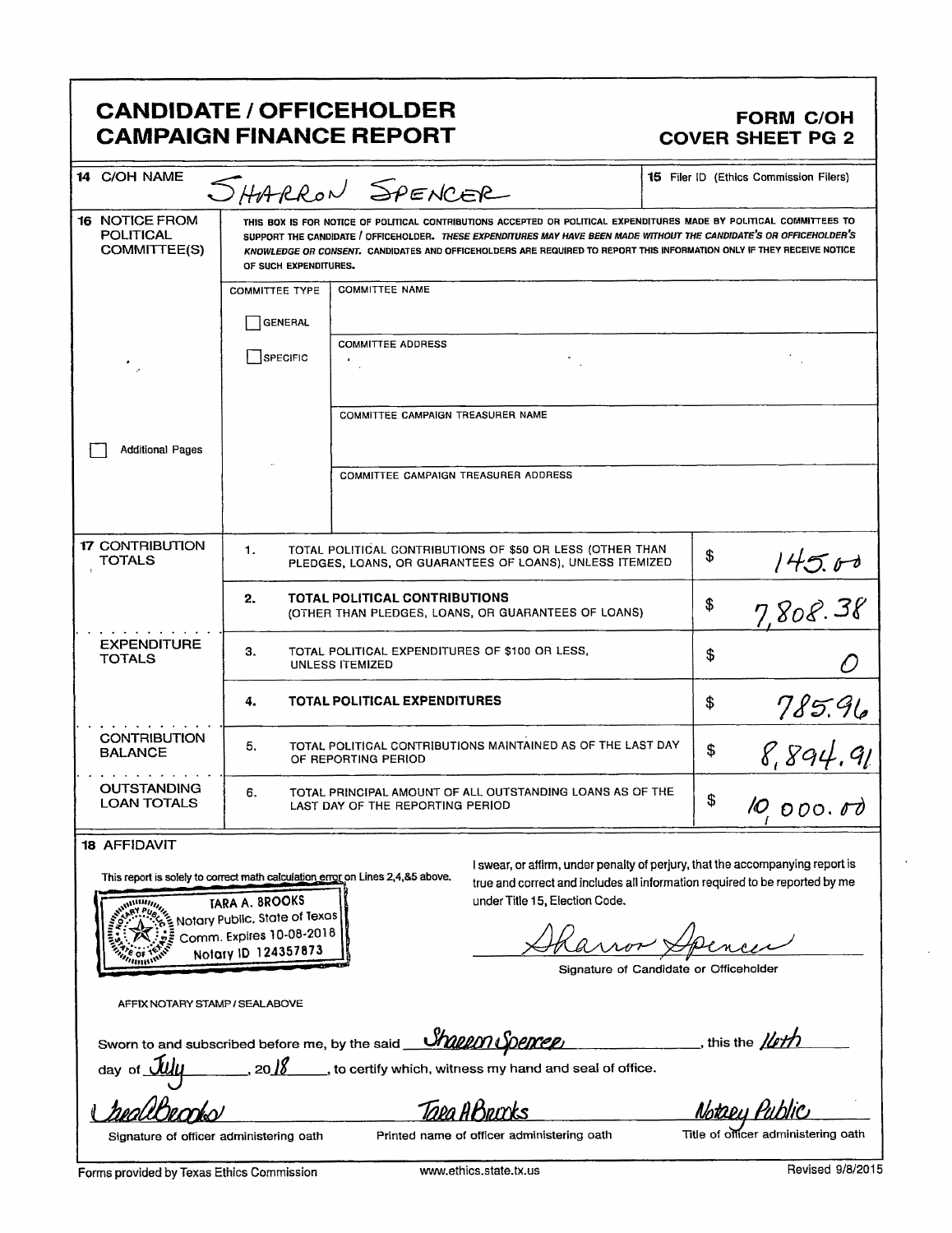| $\frac{\partial \phi}{\partial t} = -\frac{1}{2} \left( \sigma_{A} - \Delta \right) - \frac{1}{2} \left( \sigma_{A} - \frac{2 \hbar}{\lambda} \right) = -\Delta \left( \Delta \right)^{4/3}$ |                                                                                                 |  |  |  |
|----------------------------------------------------------------------------------------------------------------------------------------------------------------------------------------------|-------------------------------------------------------------------------------------------------|--|--|--|
|                                                                                                                                                                                              | $\mathcal{L}(\mathbf{y},t)$ , and $\mathcal{L}(\mathbf{y},t)$ , and $\mathcal{L}(\mathbf{y},t)$ |  |  |  |

 $\ddot{\phantom{0}}$ 

| <b>SUBTOTALS - C/OH</b>                                                                             |                                        | <b>FORM C/OH</b><br><b>COVER SHEET PG 3</b> |
|-----------------------------------------------------------------------------------------------------|----------------------------------------|---------------------------------------------|
| FILER NAME<br>19.<br>RNAME<br>SHARRON SPENCER                                                       | 20 Filer ID (Ethics Commission Filers) |                                             |
| 21 SCHEDULE SUBTOTALS<br>NAME OF SCHEDULE                                                           |                                        | <b>SUBTOTAL</b><br><b>AMOUNT</b>            |
| V<br>1.<br>SCHEDULE A1: MONETARY POLITICAL CONTRIBUTIONS                                            |                                        |                                             |
| 2.<br>SCHEDULE A2: NON-MONETARY (IN-KIND) POLITICAL CONTRIBUTIONS                                   |                                        | <u>= 900.00</u><br>= 6763.3 <del>8</del>    |
| З.<br>SCHEDULE B: PLEDGED CONTRIBUTIONS                                                             |                                        | \$                                          |
| <b>SCHEDULE E: LOANS</b><br>4.                                                                      |                                        | s                                           |
| 5.<br>V<br>SCHEDULE F1: POLITICAL EXPENDITURES MADE FROM POLITICAL CONTRIBUTIONS                    |                                        | 748.39<br>\$                                |
| 6.<br>SCHEDULE F2: UNPAID INCURRED OBLIGATIONS                                                      |                                        | \$                                          |
| 7.<br>SCHEDULE F3: PURCHASE OF INVESTMENTS MADE FROM POLITICAL CONTRIBUTIONS                        |                                        | \$                                          |
| V<br>8.<br>SCHEDULE F4: EXPENDITURES MADE BY CREDIT CARD                                            |                                        | \$<br>37.57                                 |
| 9,<br>SCHEDULE G: POLITICAL EXPENDITURES MADE FROM PERSONAL FUNDS                                   |                                        | S                                           |
| 10.<br>SCHEDULE H: PAYMENT MADE FROM POLITICAL CONTRIBUTIONS TO A BUSINESS OF C/OH                  |                                        | \$                                          |
| 11.<br>SCHEDULE I: NON-POLITICAL EXPENDITURES MADE FROM POLITICAL CONTRIBUTIONS                     |                                        | \$                                          |
| SCHEDULE K: INTEREST, CREDITS, GAINS, REFUNDS, AND CONTRIBUTIONS<br>12.<br><b>RETURNED TO FILER</b> |                                        | \$                                          |
|                                                                                                     |                                        |                                             |

J.

 $\bar{\beta}$ 

 $\ddot{\phantom{0}}$ 

 $\bar{z}$ 

 $\tau$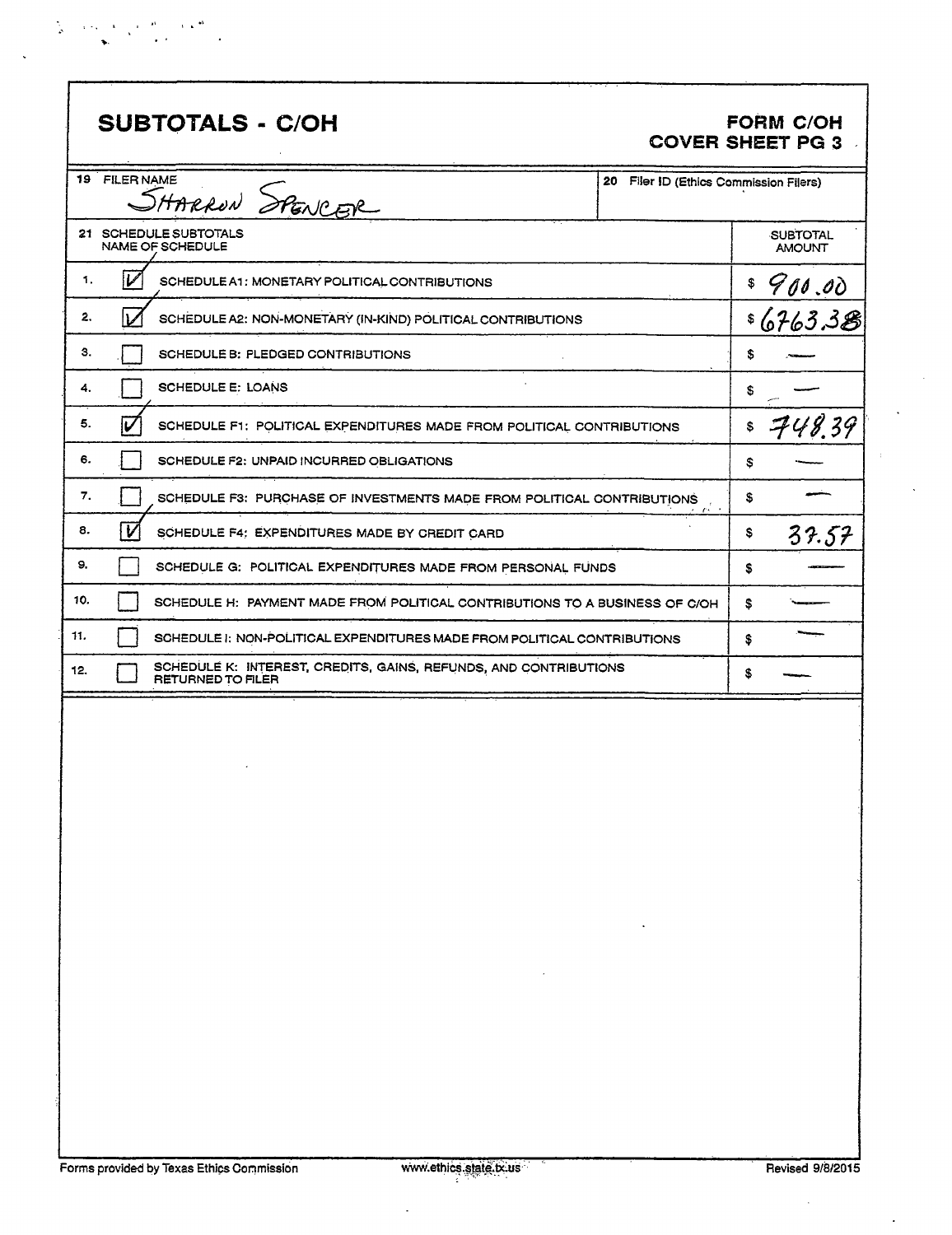|                   | <b>MONETARY POLITICAL CONTRIBUTIONS</b>                                                                                                                                                                        |                                    | <b>SCHEDULE A1</b>                        |
|-------------------|----------------------------------------------------------------------------------------------------------------------------------------------------------------------------------------------------------------|------------------------------------|-------------------------------------------|
|                   | The instruction Guide explains how to complete this form,                                                                                                                                                      |                                    | 1 Total pages Schedule A1:                |
| 2 FILER NAME      | SHARROM SPENCER                                                                                                                                                                                                |                                    | 3 Filer ID (Ethics Commission Filers)     |
| 4 Date            | 5 Full name of contributor<br>Out-of-state PAC (ID#:<br>AVNELL MANNING<br>2434 ELLIS ST. DALLAS, 7x 75200<br>8 Principal occupation / Job title (See Instructions)                                             | 9 Employer (See Instructions)      | 7 Amount of contribution (S)<br>4150.00   |
| Date              | Full name of contributor<br>$\Box$ out-of-state PAC (ID#:<br>PAUL GARDNER<br>Contributor address; City; State; Zip Code<br>6805 CHULFIELD DAULAJ TV 75248                                                      |                                    | Amount of contribution (S)<br>$500 - 00$  |
|                   | Principal occupation / Job title (See Instructions)                                                                                                                                                            | <b>Employer (See Instructions)</b> |                                           |
| Date <sup>®</sup> | Full name of contributor<br>out-of-state PAC (ID#:<br>BRETT WILLIAMS<br>City; State; Zip Code<br>Contributor address;<br>5108 OAK TREE BALLAS, 7x 75287<br>Principal occupation / Job title (See Instructions) | Employer (See Instructions)        | Amount of contribution (\$)<br>$250 - 00$ |
|                   |                                                                                                                                                                                                                |                                    |                                           |
| Date              | Full name of contributor<br>out-of-state PAC (iD#;<br>Contributor address;<br>City;                                                                                                                            | State; Zip Code                    | Amount of contribution (S)                |
|                   | Principal occupation / Job title (See Instructions)                                                                                                                                                            | Employer (See Instructions)        |                                           |
|                   |                                                                                                                                                                                                                |                                    |                                           |

#### ATTACH ADDITIONAL COPIES OF THIS SCHEDULE AS NEEDED If contributor is out-of-state PAC, please see instruction guide for additional reporting requirements.

 $\frac{1}{\omega_{\mathcal{S}}}\left(\frac{1}{\omega_{\mathcal{S}}}\sum_{i=1}^{n}\frac{1}{\omega_{\mathcal{S}}}\sum_{j=1}^{n}\frac{1}{\omega_{\mathcal{S}}}\sum_{i=1}^{n}\frac{1}{\omega_{\mathcal{S}}}\sum_{j=1}^{n}\frac{1}{\omega_{\mathcal{S}}}\sum_{j=1}^{n}\frac{1}{\omega_{\mathcal{S}}}\sum_{j=1}^{n}\frac{1}{\omega_{\mathcal{S}}}\sum_{j=1}^{n}\frac{1}{\omega_{\mathcal{S}}}\sum_{j=1}^{n}\frac{1}{\omega_{\mathcal{S}}}\sum_{j=1$ 

 $\Gamma$ 

l.

 $\bar{a}$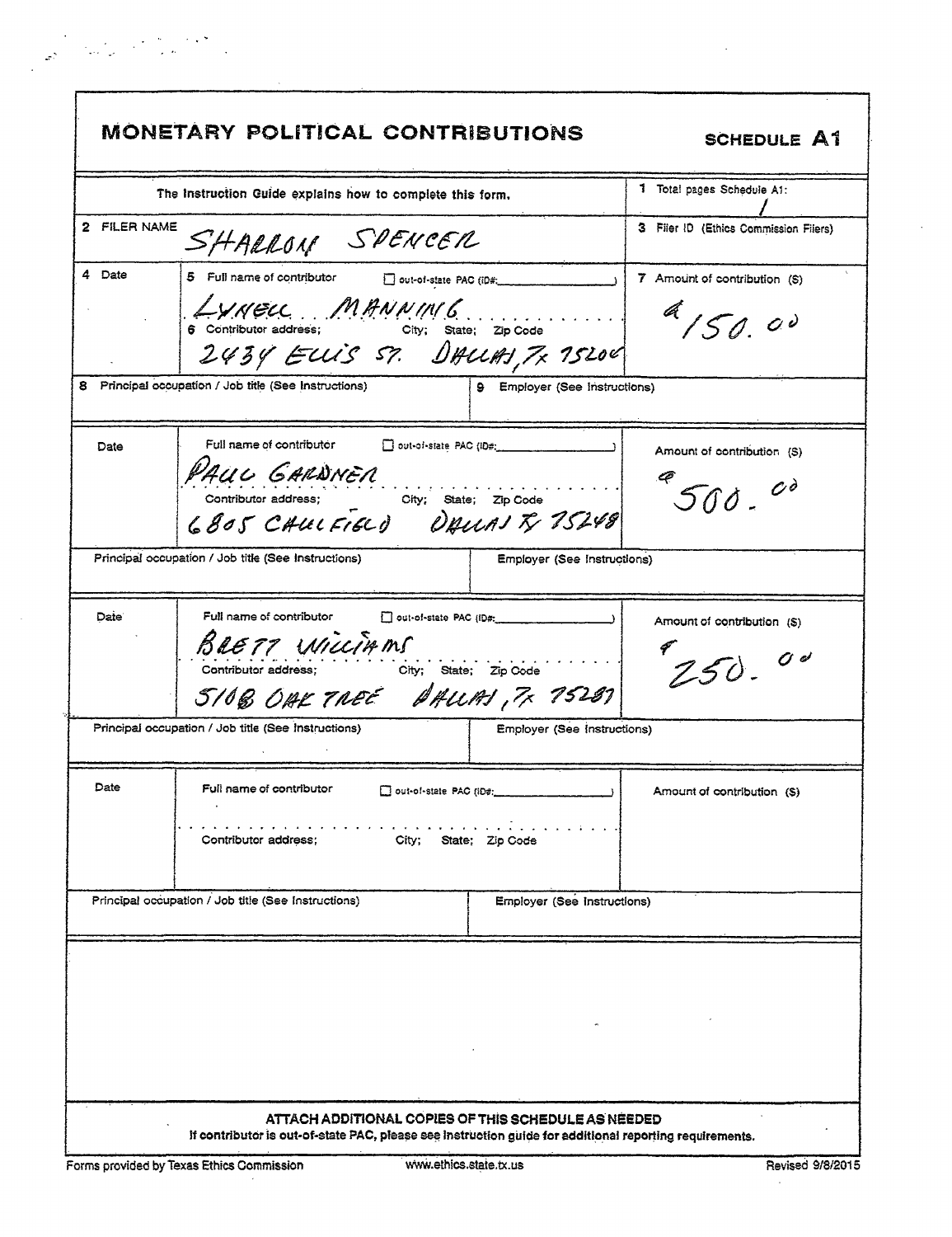| NON-MONETARY (IN-KIND) POLITICAL<br><b>CONTRIBUTIONS</b>                                                                                                       |                        | <b>SCHEDULE A2</b>                                                                                                                                         |
|----------------------------------------------------------------------------------------------------------------------------------------------------------------|------------------------|------------------------------------------------------------------------------------------------------------------------------------------------------------|
| The Instruction Guide explains how to complete this form.                                                                                                      |                        | 1 Total pages Schedule A2:<br>I                                                                                                                            |
| 2 FILER NAME<br>SHARRON SPENCER                                                                                                                                |                        | 3 Filer ID (Ethics Commission Filers)                                                                                                                      |
| 4 TOTAL OF UNITEMIZED IN-KIND POLITICAL CONTRIBUTIONS                                                                                                          |                        | \$                                                                                                                                                         |
| 5 Date<br>6 Full name of contributor<br>out-of-state PAC (ID#:<br>LUNELL MHNNING<br>7 Contributor address; City; State; Zip Code<br>$2434$ Ellis<br>ALLASTX    | 75204                  | 8 Amount of<br>. 9 In-kind contribution<br>Contribution \$<br>description<br>$3,526.81$ ADY EXP.<br>Check if travel outside of Texas. Complete Schedule T. |
| 10 Principal occupation / Job title (FOR NON-JUDICIAL) (See Instructions)                                                                                      |                        | 11 Employer (FOR NON-JUDICIAL) (See Instructions)                                                                                                          |
| 12 Contributor's principal occupation (FOR JUDICIAL)                                                                                                           | Τ                      | 13 Contributor's job title (FOR JUDICIAL) (See Instructions)                                                                                               |
| 14 Contributor's employer/law firm (FOR JUDICIAL)                                                                                                              |                        | 15 Law firm of contributor's spouse (if any) (FOR JUDICIAL)                                                                                                |
| 16 If contributor is a child, law firm of parent(s) (if any) (FOR JUDICIAL)                                                                                    |                        |                                                                                                                                                            |
| Full name of contributor   out-of-state PAC (ID#;<br>Date<br>BRETT MILLIAMS<br>Contributor address; City;<br>5108 OMTRE                                        | State; Zip Code        | Amount of<br>In-kind contribution<br>$\sim$ 100 $\mu$<br>Contribution \$.<br>description<br>tt 3,236.5 F<br>$Adv.E_{XP.}$                                  |
| Principal occupation / Job title (FOR NON-JUDICIAL) (See Instructions)                                                                                         |                        | Check if travel outside of Texas. Complete Schedule T.<br>Employer (FOR NON-JUDICIAL) (See Instructions)                                                   |
| $\mathsf{L}$ $\mathsf{L}$<br>Contributor's principal occupation (FOR JUDICIAL)                                                                                 |                        | Contributor's job title (FOR JUDICIAL) (See Instructions)                                                                                                  |
| Contributor's employer/law firm (FOR JUDICIAL)                                                                                                                 |                        | Law firm of contributor's spouse (if any) (FOR JUDICIAL)                                                                                                   |
| If contributor is a child, law firm of parent(s) (if any) (FOR JUDICIAL)                                                                                       |                        |                                                                                                                                                            |
|                                                                                                                                                                |                        |                                                                                                                                                            |
|                                                                                                                                                                |                        |                                                                                                                                                            |
| ATTACH ADDITIONAL COPIES OF THIS SCHEDULE AS NEEDED<br>If contributor is out-of-state PAC, please see instruction guide for additional reporting requirements. |                        |                                                                                                                                                            |
| Forms provided by Texas Ethics Commission                                                                                                                      | www.ethics.state.tx.us | Revised 9/8/2015                                                                                                                                           |

 $\langle \cdot \rangle_{\rm c}$  $\hat{\boldsymbol{\beta}}$ 

 $\sim$   $\epsilon$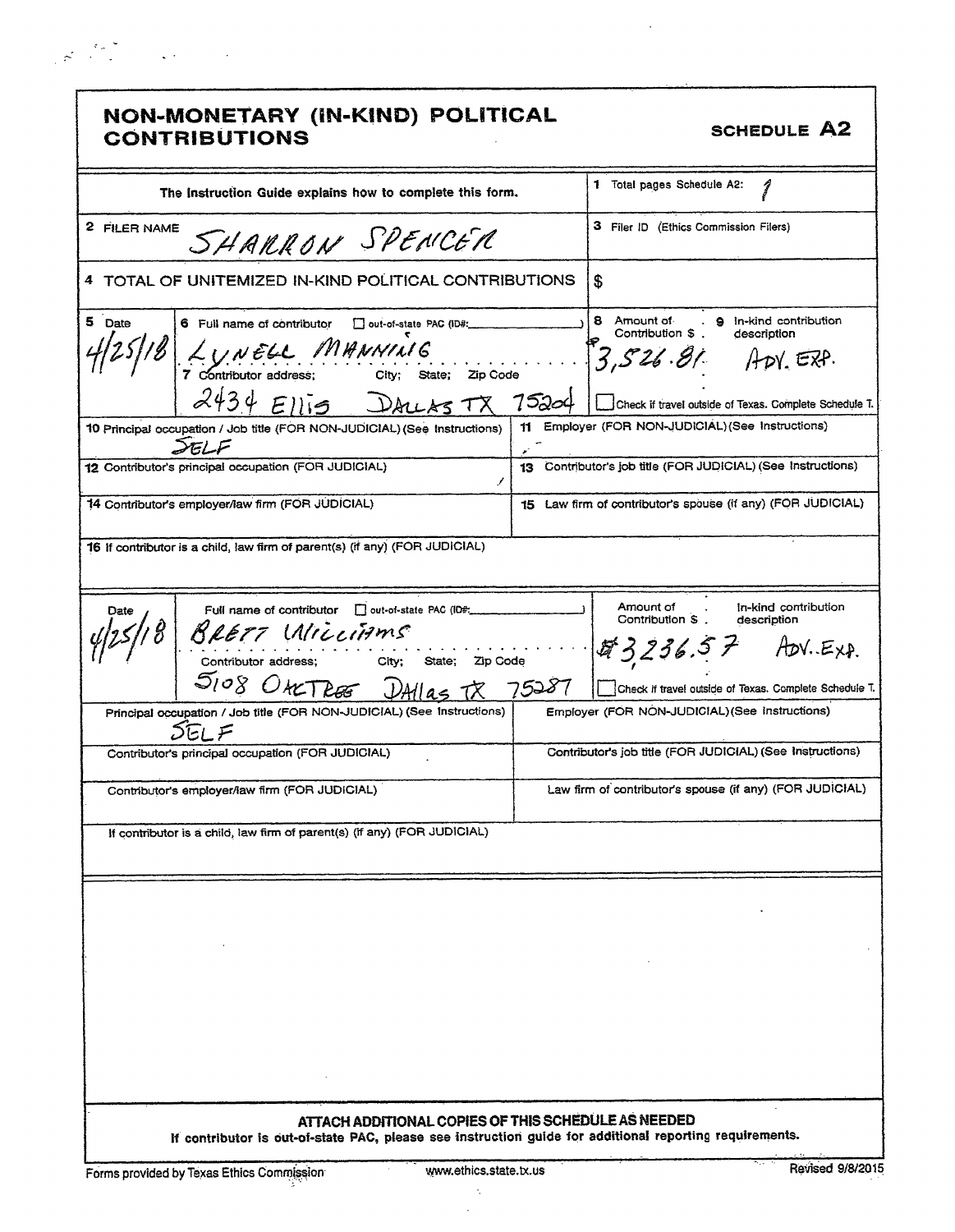|                                                                                                                                                                                | <b>POLITICAL EXPENDITURES MADE</b><br>FROM POLITICAL CONTRIBUTIONS.                                             |                                                                                                                                                                                                            | SCHEDULE F1                                                                                                                                                                        |
|--------------------------------------------------------------------------------------------------------------------------------------------------------------------------------|-----------------------------------------------------------------------------------------------------------------|------------------------------------------------------------------------------------------------------------------------------------------------------------------------------------------------------------|------------------------------------------------------------------------------------------------------------------------------------------------------------------------------------|
|                                                                                                                                                                                |                                                                                                                 | <b>EXPENDITURE CATEGORIES FOR BOX 8(a)</b>                                                                                                                                                                 |                                                                                                                                                                                    |
| <b>Advertising Expense</b><br>Accounting/Banking<br>Consulting Expense<br>Contributions/Donations Made By<br>Candidate/Officeholder/Political Committee<br>Credit Card Payment | <b>Event Expense</b><br>Fees<br><b>Food/Beverage Expense</b><br>Gift/Awards/Memorials Expense<br>Legal Services | Loan Repayment/Reimbursement<br>Office Overhead/Rental Expense<br>Polling Expense<br><b>Printing Expense</b><br>Saleries/Wages/Contract Labor<br>The Instruction Guide explains how to complete this form. | Solicitation/Fundraising Expense<br>Transportation Equipment & Related Expense<br><b>Travel In District</b><br>Travel Out Of District<br>Other (enter a category not listed above) |
| 1 Total pages Schedule F1:                                                                                                                                                     | 2 FILER NAME<br>SHRILLON SPENCER                                                                                |                                                                                                                                                                                                            | 3 Filer ID (Ethics Commission Filers)                                                                                                                                              |
| 4 Date                                                                                                                                                                         | 5 Payee name<br>FFICE DEPOT                                                                                     |                                                                                                                                                                                                            |                                                                                                                                                                                    |
| 6 Amount (\$)<br>54.25                                                                                                                                                         | 7 Payee address:<br>City;<br>GLAPEVINE                                                                          | State;<br>Zip Code<br>76051<br>Tx.                                                                                                                                                                         |                                                                                                                                                                                    |
| <b>PURPOSE</b><br>OF<br><b><i>EXPENDITURE</i></b>                                                                                                                              | (a) Category (See Categories listed at the top of this schedule)<br>$ADV$ . $EXP$                               | (b) Description                                                                                                                                                                                            | Check if travel outside of Texas. Complete Schedule T.<br>Check if Austin, TX, officeholder living expense                                                                         |
| 9 Complete ONLY if direct<br>expenditure to benefit C/OH                                                                                                                       | Candidate / Officeholder name                                                                                   | Office sought                                                                                                                                                                                              | Office held                                                                                                                                                                        |
| Date                                                                                                                                                                           | Payee name<br>U.S. Post office                                                                                  |                                                                                                                                                                                                            |                                                                                                                                                                                    |
| Amount (S)                                                                                                                                                                     | Payee address;                                                                                                  | City; State; Zip Code<br>GRAPEVINE TX. 76051                                                                                                                                                               |                                                                                                                                                                                    |
| <b>PURPOSE</b><br>ОF<br><b>EXPENDITURE</b>                                                                                                                                     | Category (See Categories listed at the top of this schedule)<br>HOV EXP                                         | Description                                                                                                                                                                                                | Check if travel outside of Texas. Complete Schedule T.<br>Check if Austin, TX, officeholder living expense                                                                         |
| Complete ONLY if direct<br>expenditure to benefit C/OH                                                                                                                         | Candidate / Officeholder name                                                                                   | Office sought                                                                                                                                                                                              | Office held                                                                                                                                                                        |
| Date                                                                                                                                                                           | Payee name<br>NT VIACE                                                                                          |                                                                                                                                                                                                            |                                                                                                                                                                                    |
| Amount (S)<br>43.64                                                                                                                                                            | Payee address;<br>City;                                                                                         | State; Zip Code<br>AVE H.E HALINGTON PX 76011                                                                                                                                                              |                                                                                                                                                                                    |
| <b>PURPOSE</b><br>O۴                                                                                                                                                           | Cafegory (See Categories fisted at the top of this schedule)                                                    | Description                                                                                                                                                                                                | Check if travel outside of Texas. Complete Schedule T.<br>Check if Austin, TX, officeholder living expense                                                                         |
| <b><i>EXPENDITURE</i></b>                                                                                                                                                      |                                                                                                                 |                                                                                                                                                                                                            |                                                                                                                                                                                    |

ستگاه<br>معاش

 $\hat{\mathcal{N}}$ 

l,

٠,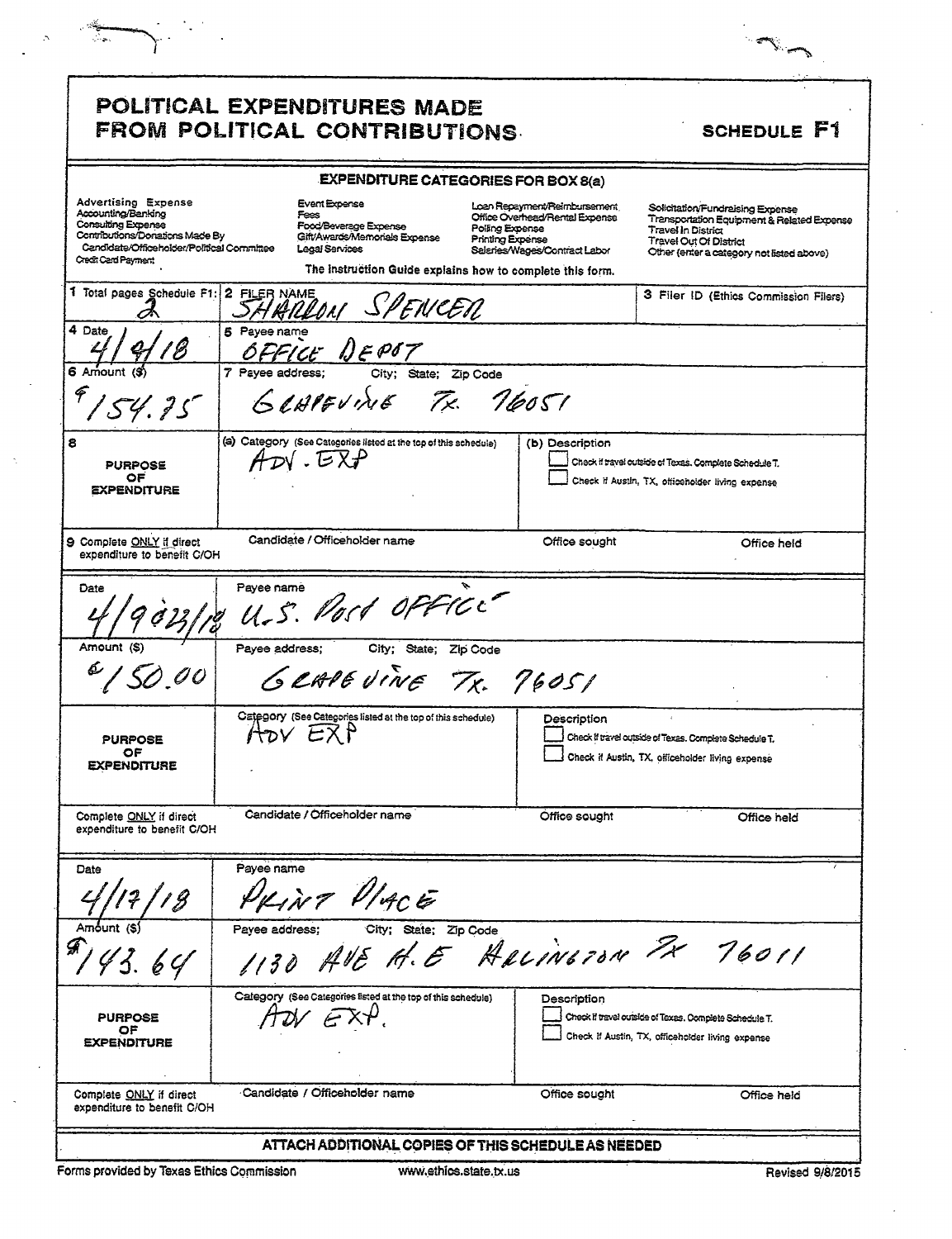# $\label{eq:2} \mathcal{L} = \mathcal{L} \left( \frac{1}{2} \sum_{i=1}^n \frac{1}{2} \sum_{j=1}^n \frac{1}{2} \sum_{j=1}^n \frac{1}{2} \sum_{j=1}^n \frac{1}{2} \sum_{j=1}^n \frac{1}{2} \sum_{j=1}^n \frac{1}{2} \sum_{j=1}^n \frac{1}{2} \sum_{j=1}^n \frac{1}{2} \sum_{j=1}^n \frac{1}{2} \sum_{j=1}^n \frac{1}{2} \sum_{j=1}^n \frac{1}{2} \sum_{j=1}^n \frac{1}{$

|  | <b>POLITICAL EXPENDITURES MADE</b> |                              |
|--|------------------------------------|------------------------------|
|  |                                    | FROM POLITICAL CONTRIBUTIONS |

## SCHEDULE F1

|                                                                                                                                                                       |                                                                                                                                                                       | <b>EXPENDITURE CATEGORIES FOR BOX 8(a)</b>                                                                                                    |                                                                                                                                                                                           |
|-----------------------------------------------------------------------------------------------------------------------------------------------------------------------|-----------------------------------------------------------------------------------------------------------------------------------------------------------------------|-----------------------------------------------------------------------------------------------------------------------------------------------|-------------------------------------------------------------------------------------------------------------------------------------------------------------------------------------------|
| Advertising Expense<br>Accounting/Banking<br>Consulting Expense<br>Commoutions/Donations Made By<br>Candidate/Officeholder/Political Committee<br>Credit Card Payment | Event Expense<br>Fees<br>Food/Beverage Expense<br>Gift/Awards/Memorials Expense<br><b>Legal Services</b><br>The Instruction Guide explains how to complete this form. | Loan Repayment/Reimbursement<br>Office Overhead/Rental Expense<br>Polling Expense<br><b>Printing Expense</b><br>Salaries/Wages/Contract Labor | Solicitation/Fundraising Expense<br>Transportation Equipment & Related Expense<br><b>Travel In District</b><br><b>Travel Out Of District</b><br>Other (enter a category not listed above) |
| 1 Total pages Schedule F1: 2 FILER NAME                                                                                                                               | SHARRON SPENCER                                                                                                                                                       |                                                                                                                                               | 3 Filer ID (Ethics Commission Filers)                                                                                                                                                     |
| 4 Date                                                                                                                                                                | 5 Payee name                                                                                                                                                          |                                                                                                                                               |                                                                                                                                                                                           |
| 6 Amount<br>ن ی                                                                                                                                                       | Payee name<br>AMBUC CHARITY GOLF TOURNAMERT<br>GRAPEVINE TX. 7605 1<br>7 Payee address;                                                                               |                                                                                                                                               |                                                                                                                                                                                           |
| 8<br><b>PURPOSE</b><br>٥F<br><b>EXPENDITURE</b>                                                                                                                       | (a) Category (See Categories listed at the top of this schedule)<br>Adventising Expense                                                                               | (b) Description                                                                                                                               | Check if travel outside of Texas. Complete Schedule T.<br>Check if Austin, TX, officeholder living expense                                                                                |
| 9 Complete ONLY if direct<br>expenditure to benefit C/OH                                                                                                              | Candidate / Officeholder name                                                                                                                                         | Office sought                                                                                                                                 | Office held                                                                                                                                                                               |
| Date                                                                                                                                                                  | Payee name                                                                                                                                                            |                                                                                                                                               |                                                                                                                                                                                           |
| Amount (\$)                                                                                                                                                           | Payee address:<br>City; State; Zip.Code                                                                                                                               |                                                                                                                                               |                                                                                                                                                                                           |
| <b>PURPOSE</b><br>OF<br><b><i>EXPENDITURE</i></b>                                                                                                                     | Category (See Categories listed at the top of this schedule)                                                                                                          | Description                                                                                                                                   | Check if travel outside of Texas. Complete Schedule T.<br>Check if Austin, TX, officeholder living expense                                                                                |
| Complete <b>ONLY</b> if direct<br>expenditure to benefit C/OH                                                                                                         | Candidate / Officeholder name                                                                                                                                         | Office sought                                                                                                                                 | Office held                                                                                                                                                                               |
| Date                                                                                                                                                                  | Payee name                                                                                                                                                            |                                                                                                                                               |                                                                                                                                                                                           |
| Amount (S)                                                                                                                                                            | City; State; Zip Code<br>Payee address;                                                                                                                               |                                                                                                                                               |                                                                                                                                                                                           |
| <b>PURPOSE</b><br>OF.<br><b>EXPENDITURE</b>                                                                                                                           | Calegory (See Categories listed at the top of this schedule)                                                                                                          | Description                                                                                                                                   | Check if travel outside of Texas. Complete Schedule T.<br>Check if Austin, TX, officeholder living expanse                                                                                |
| Complete ONLY if direct<br>expenditure to benefit C/OH                                                                                                                | Candidate / Officeholder name                                                                                                                                         | Office sought                                                                                                                                 | Office held                                                                                                                                                                               |
|                                                                                                                                                                       | ATTACH ADDITIONAL COPIES OF THIS SCHEDULE AS NEEDED                                                                                                                   |                                                                                                                                               |                                                                                                                                                                                           |

Forms provided by Texas Ethics Commission